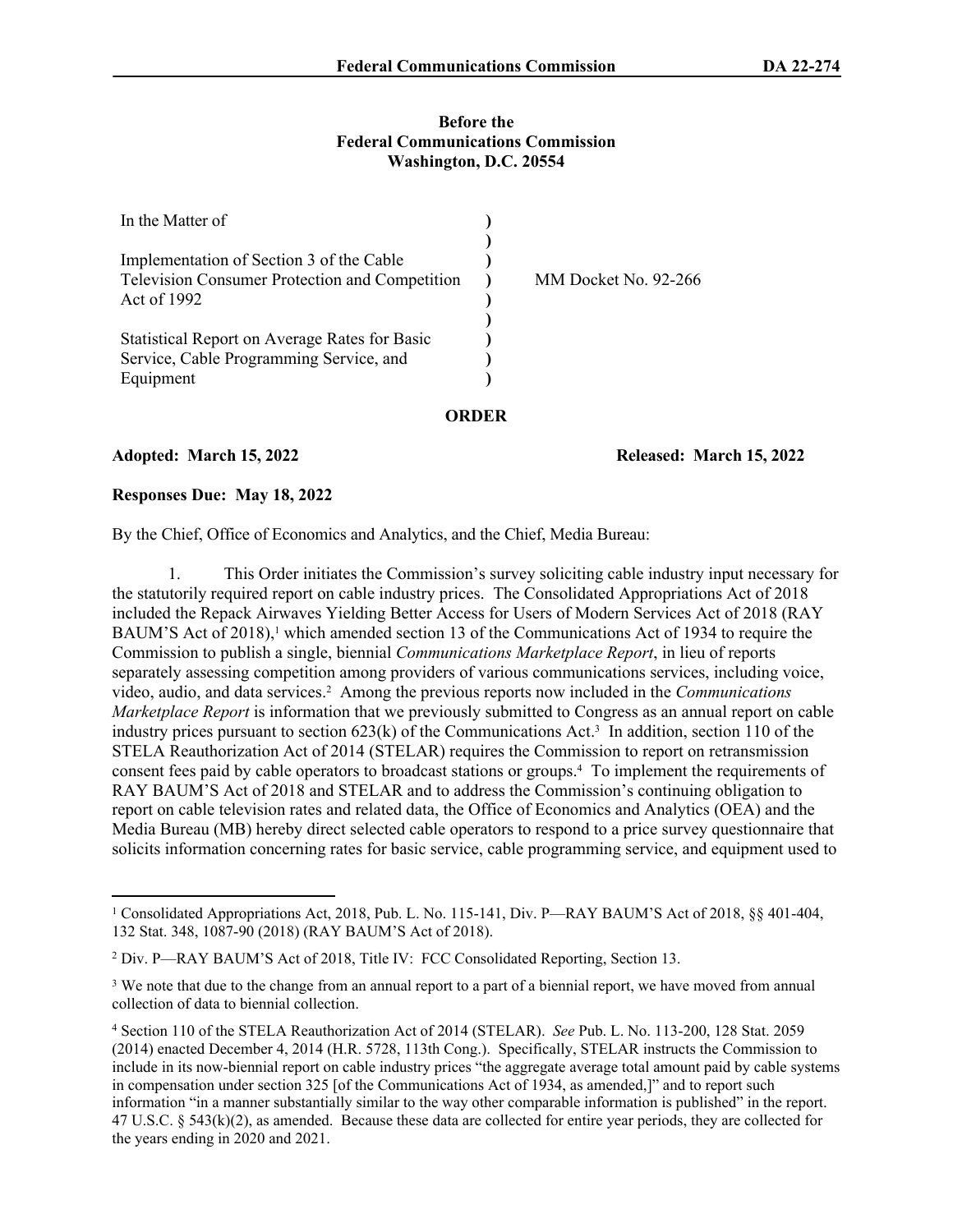receive such services.<sup>5</sup> The Notice to individuals required by the Privacy Act and the Paperwork Reduction Act is attached to this Order as Appendix A and instructions for completing the questionnaire are attached as Appendix B. The cable operators selected for our sample must complete and file the questionnaire no later than **May 18, 2022**.

2. The survey requests information on the monthly price of basic service, expanded basic service, and the next most popular service as of two dates: January 1, 2021, and January 1, 2022. In addition, the survey requests information on the monthly charge for equipment, the number of subscribers, and the number and types of channels offered. The survey also seeks information about the aggregate average total amount paid by cable systems in compensation to television broadcast stations under section 325 of the Communications Act.<sup>6</sup>

3. Our survey sample includes a random sample of cable operators in various communities nationwide. A completed questionnaire is required for each community selected in our sample. If more than one community is selected from any cable system, the cable operator must complete a separate questionnaire for each community unit identification (CUID) number selected.

4. Data submitted in response to this survey will be made available to the public in aggregate form as averages representing segments of the industry. Survey data also may be subject to requests for public release filed pursuant to the Freedom of Information Act (FOIA). Nothing in this Order shall be construed as a resolution on the merits of a FOIA request. If individual respondents wish to request confidential treatment of any data provided in connection with this survey, in accordance with sections 0.457 and 0.459 of the Commission's rules,<sup>7</sup> they should request such confidentiality in writing and identify clearly the specific information they wish to protect. They also should provide, as required by the rules, a complete explanation of why such treatment is appropriate. A copy of the written request for confidentiality should be sent to the cable price survey team in an e-mail addressed to [cablesurvey@fcc.gov](mailto:cablesurvey@fcc.gov). If a respondent does not submit a request for confidentiality consistent with the Commission's requirements, we may release the respondent's data, including identifying information.

5. Accordingly, IT IS ORDERED pursuant to section 623(k) of the Communications Act of 1934, as amended, 47 U.S.C. § 543(k), and section 4(i) of the Communications Act of 1934, as amended, 47 U.S.C. § 154(i), that cable operators subject to the price survey requirement described herein shall complete and file the price survey questionnaire no later than **May 18, 2022**.

## FEDERAL COMMUNICATIONS COMMISSION

Giulia McHenry Chief Office of Economics and Analytics

Holly Saurer Chief Media Bureau

6 47 U.S.C. § 325.

7 47 CFR §§ 0.457, 0.459.

 $5$  Cable operators are selected using a stratified sample and are notified directly of the requirement to respond to this survey.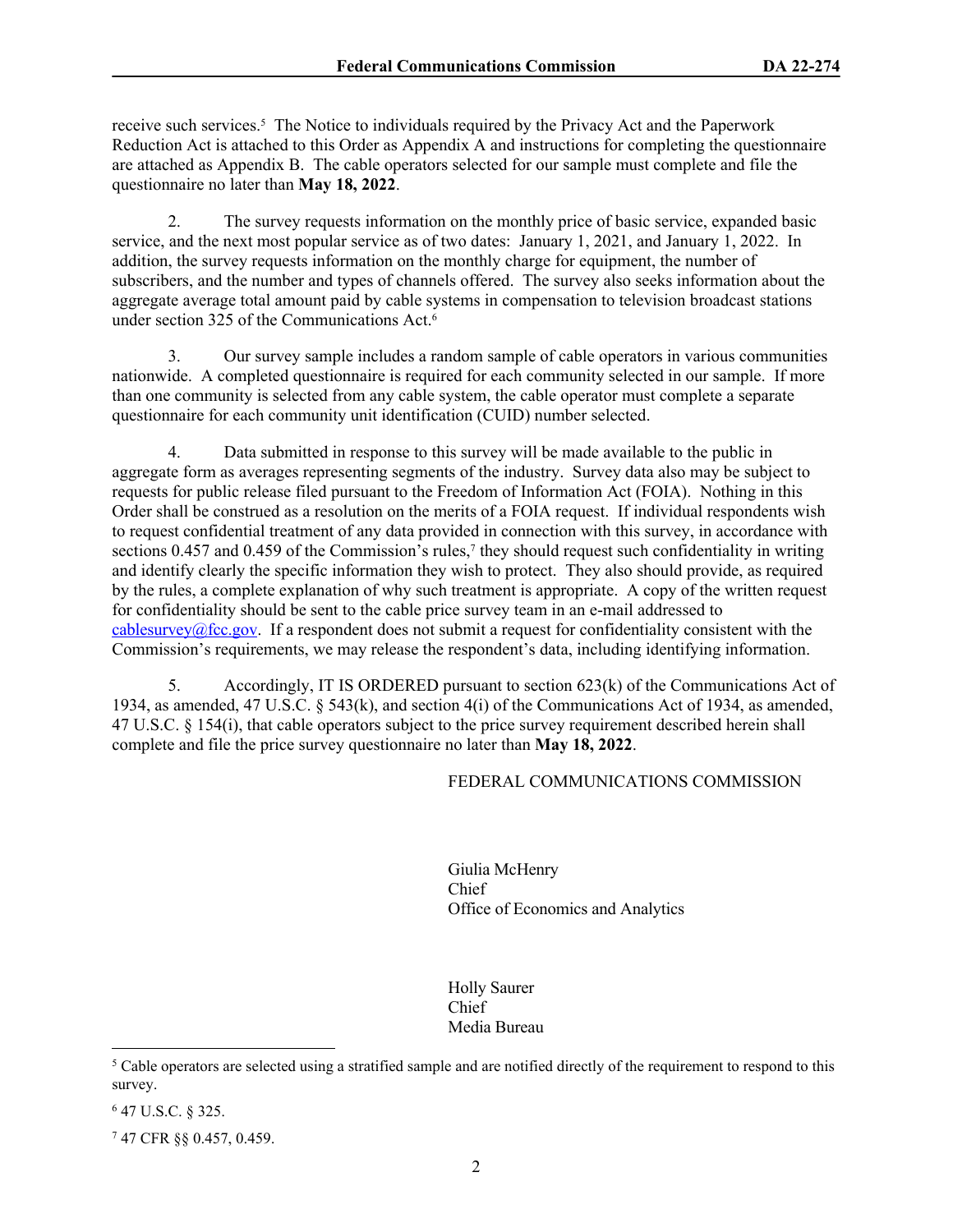## **APPENDIX A**

2022 Cable Industry Price Survey

#### **FCC NOTICE TO INDIVIDUALS REQUIRED BY THE PRIVACY ACT AND THE PAPERWORK REDUCTION ACT**

The solicitation of information in this survey form is authorized by section 623(k) of the Communications Act, as amended. The Commission will use the information collected on this form to compare prices charged for basic cable service, cable programming service, and equipment by cable operators that are found to be subject to effective competition with those not subject to effective competition. The survey also requires cable operators to report information about the aggregate average total amount paid by cable systems in compensation to television broadcast stations under section 325 of the Communications Act. This form has been approved by the Office of Management and Budget, under OMB control number 3060-0647 (expiration date: May 31, 2024).

The public reporting burden for this information collection is estimated to be 7.0 hours per response, including the time for reviewing instructions, searching existing data sources, gathering and entering the data needed, and completing and reviewing the questionnaire. Suggestions for reducing the burden may be sent to the Commission in an e-mail addressed to [cablesurvey@fcc.gov](mailto:cablesurvey@fcc.gov) with "Suggestions" for Reducing Burden" in the "subject" line. Alternatively, send comments regarding this burden estimate or any other aspect of this collection of information, including suggestions for reducing the burden, to the Records Management Division, Federal Communications Commission, Washington, DC 20554.

The above notice is required by the Privacy Act of 1974, Pub. L. No. 93-579, 88 Stat. 1897, codified at 5 U.S.C.  $\S 552a(e)(3)$ , and the Paperwork Reduction Act of 1995, Pub. L. No. 104-13, 109 Stat. 163, codified at 44 U.S.C. § 3507.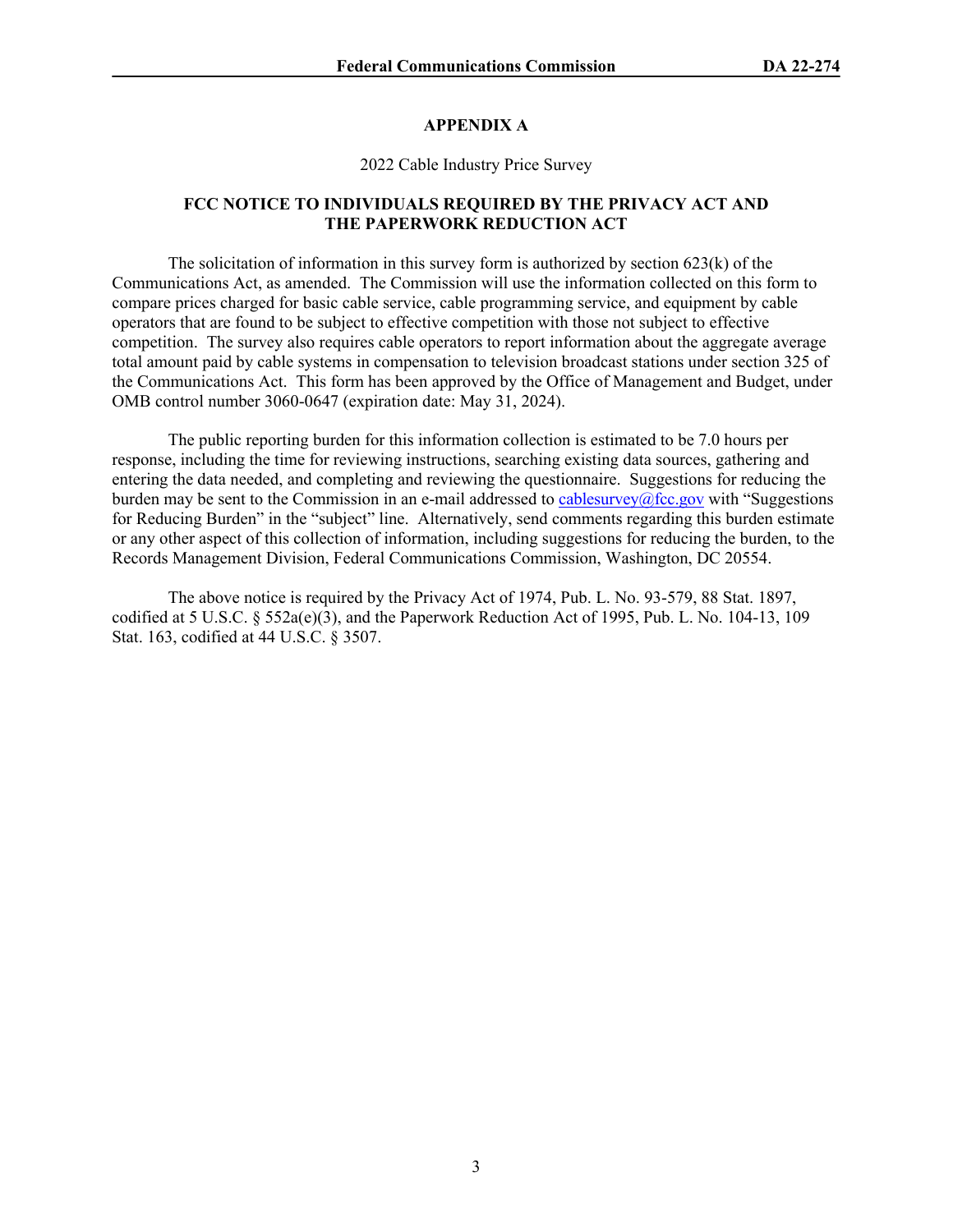# **APPENDIX B**

### **Cable Industry Price Survey**

## **INSTRUCTIONS FOR ACCESSING, COMPLETING, AND SUBMITTING THE WEB-BASED SURVEY FCC Form 333**

**Features of the Web-Based Survey**: Some of the features of the web-based survey that you should be aware of before entering data are summarized below. More complete instructions pertaining to each of these features are provided under the relevant headings in the following sections.

- **After You Login**: The Main Menu allows you to create a new cable price survey, edit an existing saved survey, submit a completed survey, or revise a survey that you have already submitted.
- **Copying Data from One Survey to Another**: The application allows you to copy data from one survey to another. If you use this feature, please review the copied data carefully to ensure that any entries that should be different from the survey you copied are corrected.
- **Entering Data**: Many fields have internal checks, or "error messages", associated with them. If you receive an error message, please check to ensure that the data you have entered are correct. Also, please note that the web-based application can accept only numeric values in fields where numeric answers are expected. Text and special characters such as dollar signs, percent signs, commas, and letters (such as N/A) may not be used when answering questions where numeric values are required.
- **Print View Function**: The application provides a "print view" version of your survey. This feature allows you to review your entire survey at one time. (The normal view goes through the survey one section at a time.) The web application does not prevent the submission of incomplete surveys, so we strongly recommend that that you review all the entries you plan to submit before you submit a completed survey by using this print view mode. This mode also allows you to print a hard copy or save a copy of your submission in your computer, for your records.
- **Submitting a Completed Survey to the Commission**: The web-based application requires that you complete and file your survey directly on the Commission's Internet site. Once you have entered, and reviewed, all data for a particular submission, you must officially "submit" that completed survey to the Commission to complete that filing.
- **Reopening a Submitted Survey to Make Changes**: Even after you have submitted a survey, you can reopen that survey to make changes until the due date for filing completed surveys. If it becomes necessary to reopen a survey after that date, please contact the cable price survey team at [cablesurvey@fcc.gov](mailto:cablesurvey@fcc.gov) or  $(202)$  418-0940.

**Login Instructions**: In order to access the Cable Price Survey (FCC Form 333), you will need Internet access and an FCC Registration Number (FRN) with an associated password. If you already have an FRN and password, you can access FCC Form 333 through the Commission's Internet site [https://www.fcc.gov/cable-price-survey.](https://www.fcc.gov/cable-price-survey) If you do not have an FRN, you will need to visit the FCC's Registration page. You can access the FRN Registration page through the Commission's Internet site identified above or at [https://apps.fcc.gov/coresWeb/publicHome.do.](https://apps.fcc.gov/coresWeb/publicHome.do) Be sure to select a password when registering. We recommend printing the confirmation page to retain a copy of both your FRN and your password. The confirmation page also contains your personal security question and answer, which you may need if you forget your password.

If you have an FRN but have forgotten your password, and you have previously provided us with a personal security question and answer, you may use the [online password reset](https://apps.fcc.gov/coresWeb/enterFrnForPwdReset.do) feature to create a new password for your FRN. If you have forgotten your password and have not previously provided a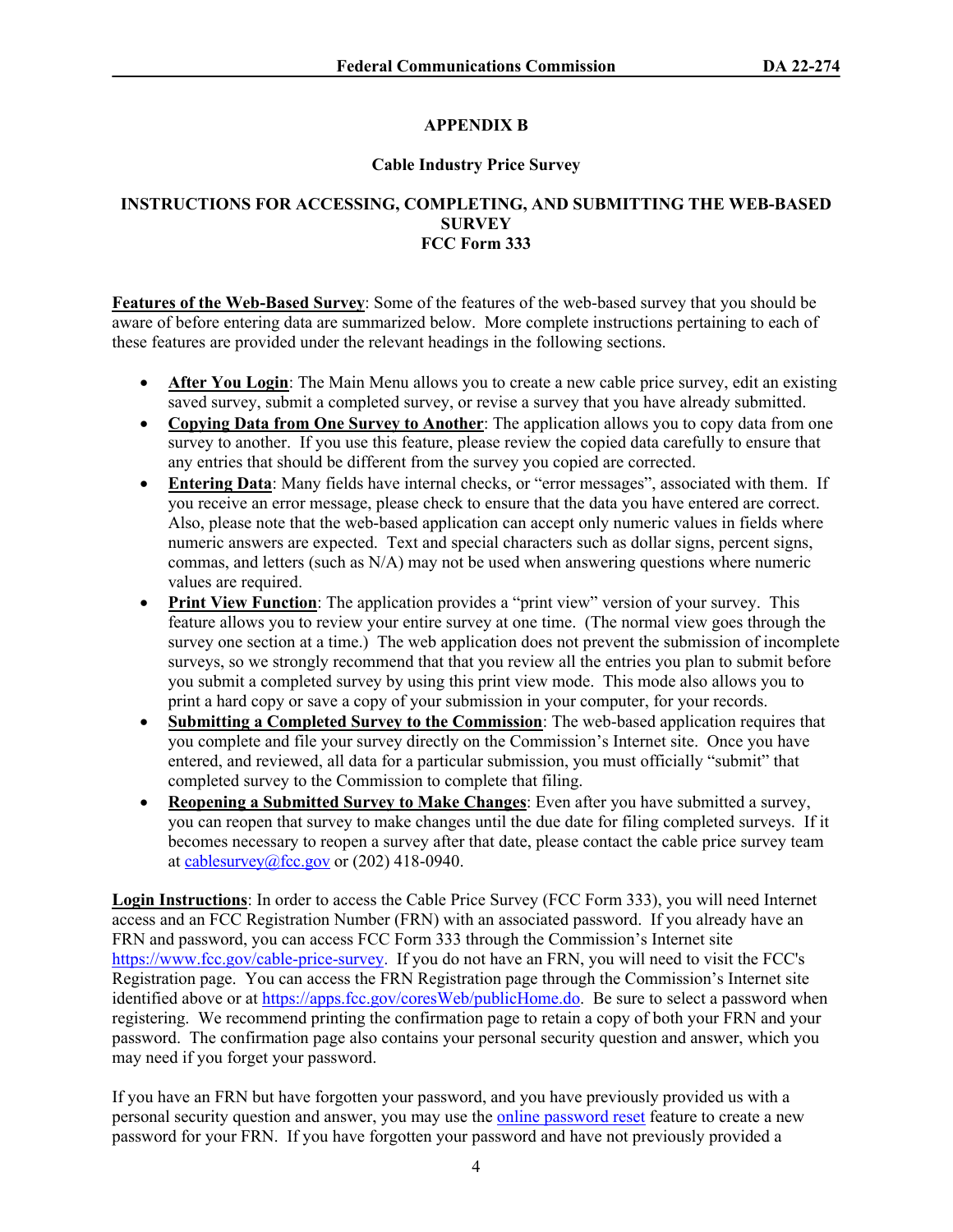personal security question and answer, you can contact submit a help request through <https://fccprod.servicenowservices.com/auls?id=esupport>. If you need immediate assistance regarding an FRN or password, please call FCC Technical Support at 1-877-480-3201 (please select Option #1 from the menu), and assistance with password resets will be provided.

After You Login: The Main Menu will allow you to create a new "Cable Price Survey Submission." Your FRN and company name will be in the header at the top of the screen. To create a new Cable Price Survey Submission, select your state from the drop-down list, then select the CUID for which you are completing a survey. It is critical that you select the correct CUID, so please make this selection carefully.

The next step is to click the "Create New" button in the "Create New Cable Price Survey Submission" section. Once you have clicked "Create New," the first data screen of the survey will be displayed (it is entitled, "Section A. Community"). The answers for questions A2, "Name of the community associated with this CUID," and A3, "Name of the county in which the community is situated," will be filled in automatically by the application. Please check that they are entered correctly. If they are incorrect, ensure that you have selected the proper CUID. If the CUID is correct, you may edit the pre-filled information as necessary.

To complete the survey, click on each section, one at a time, and enter the appropriate information for each question. After entering data for each section, click on the section heading again on the Main Menu to ensure that all values you have entered have been saved. Note that when you have completed a survey, all sections will display the status: "Data Entered."

**If You Are Completing Surveys for More Than One CUID**: On the Main Menu, create a new submission for your next CUID. Note that if you select the same state as your first CUID, the CUID for which you have already created a response no longer appears in the drop-down list. Click "Create New" to create a new CUID response. Section A will be displayed as it was with your first CUID. Once you have checked your information for Section A, click "Save and Return to Submission Menu." Proceed to complete the survey as you did your first survey submission.

**Entering Data**: Many fields have internal error checks. If you receive an error message, please check that the correct data are entered in the fields that are identified by the checks. In some instances, the check only refers to the current entry, however, in others, the check cross-references data from the current field with data found in another field. If you receive an error message for an entry in a field that has a cross-check with another field, the entry in the other field may be in error, rather than the field associated with the current question. These error messages are included in the application to help you identify typos and possible errors. If you have ensured that your response is correct, but you still receive an error message, you may ignore the error message. Having an error message will not prevent you from making an entry.

When entering data into the web-based form, please note that the web application can only store numeric values in fields where numeric answers are expected. Text and special characters such as dollar signs, percent signs, commas, and letters (such as N/A) may not be used when answering questions where numeric values are required. If the data that we are asking for are not applicable or not available (for example the CUID was recently purchased and historical data are not available), then leave the field blank. In some instances, this may create an "error" message at the top of your submission in red.

If you wish to provide us with an explanation for, or elaborate on, any of your answers, or would like to comment on any of the questions, you may do so by sending an e-mail to cablesurvey $@$ fcc.gov with "Comment on CUID or Question Number (enter the relevant CUID or question number)" in the "Subject" line of your e-mail.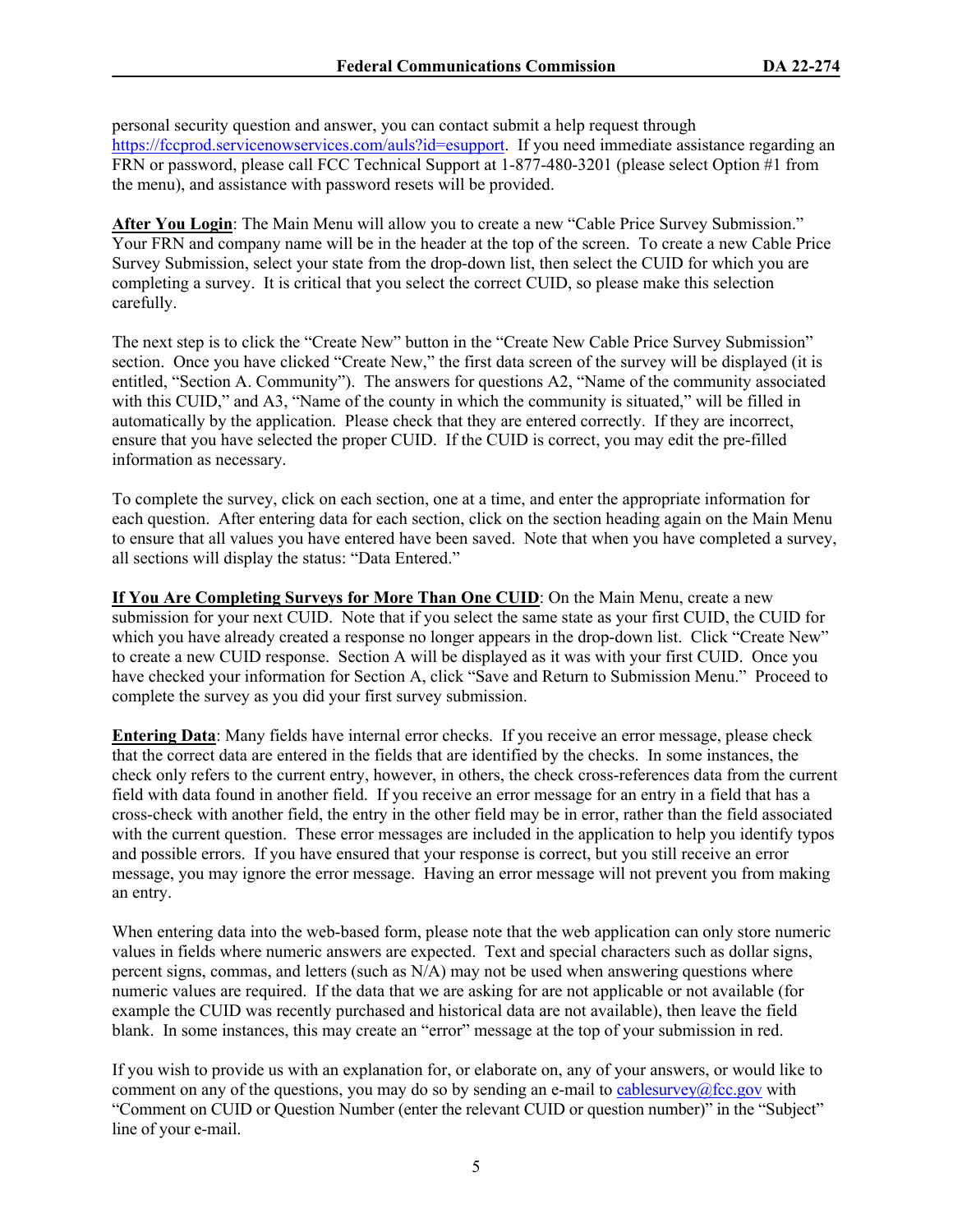**How to Copy Data from One Form to Another**: The application provides a feature that allows you to copy data from a previously completed survey. This feature can save you time if your responses are the same for many CUIDs. If you choose to use this feature, be certain to change all fields that require different answers from those in the previously completed CUID. Click the "Cable Price Survey Home" link. This link appears in two places on the Submission Menu, at the top left in the header and at the bottom of the page. This will return you to the Main Menu.

At the Main Menu, create a new submission for another CUID. Click "Create New" to create a new CUID submission. Section A will be displayed. Once you have checked your entries for Section A, click "Save and Return to Submission Menu." Click the link "Copy Data from Another Survey to this Survey" at the bottom of the Submission Menu. In the "Select a Source CUID for Copy Process" section of the copy page, there is a drop-down list titled "Source CUID." This will contain all the CUIDs for your FRN that have a record in the system (other than the current CUID; it cannot be copied onto itself). If you have completed only one CUID at this point, the list will contain only one item.

Next, click the link "Copy Selected CUID Data to this Survey." The application will report "Data Has Been Copied from (source CUID)." Click the link "Return to Cable Price Survey Submission Menu for CUID (current CUID)" to return to the Submission Menu. Note that now all sections are displayed with the status "Data Entered." Make certain that you change all fields that are different for the selected CUID from the copied CUID. To confirm that the copy and editing was successful, use the "Print View" link described in the following paragraph. Note that the values that are automatically entered from the COALS database are not copied in this function but are re-entered from COALS to reflect the most current data.

**Print View Function**: Click the link "View the Entire Survey on One Page (Print View)" at the bottom of the Submission Menu. A new page (or tab, depending on your browser) should open with the entire survey in a single "print view" page with no header. You may then send the document to the printer or save it to your desktop as a file. The web application does not prevent the submission of incomplete surveys, so we strongly recommend that you review all the data as displayed in the print view mode. This will help to ensure that there are no unintended blank fields or blank sections.

**How to Complete a Survey in Multiple Sessions**: You may enter data into the survey over multiple work sessions. The Main Menu screen will generally show the submission's status as "Original – In Progress" during those sessions. To save data entered in order to complete the survey at a later session, select the "Save and Return to Edit Menu" link prior to logging out of a work session. If you close the browser or leave the application without saving, the data entered for the section that you are currently in will not be saved.

**How to Log Out of a Session**: To log out of a session before you have completed a survey, after saving your work as indicated above, select the "Log Out" link at the bottom of the screen.

**To Return to a Work-in-Progress**: To return to an in-progress submission, from the Main Menu, use the "View/Edit" link in the "View/Edit By Part" column to open the Submission Menu.

**How to Submit the Survey to the Commission**: Responses must be completed and filed directly on the Commission's website**.** Once all data for a particular submission have been entered and reviewed, you must officially "submit" the data to the Commission to complete that filing. To do this, use either (a) the Submit link in the Revise/Submit column in the Main Menu or (b) the "Submit this Submission as Complete" link that appears at the bottom of the Submission Menu. Either link will take you to the "Change Status of Current Form" submission screen where you must click the option button and then select "Change Status."